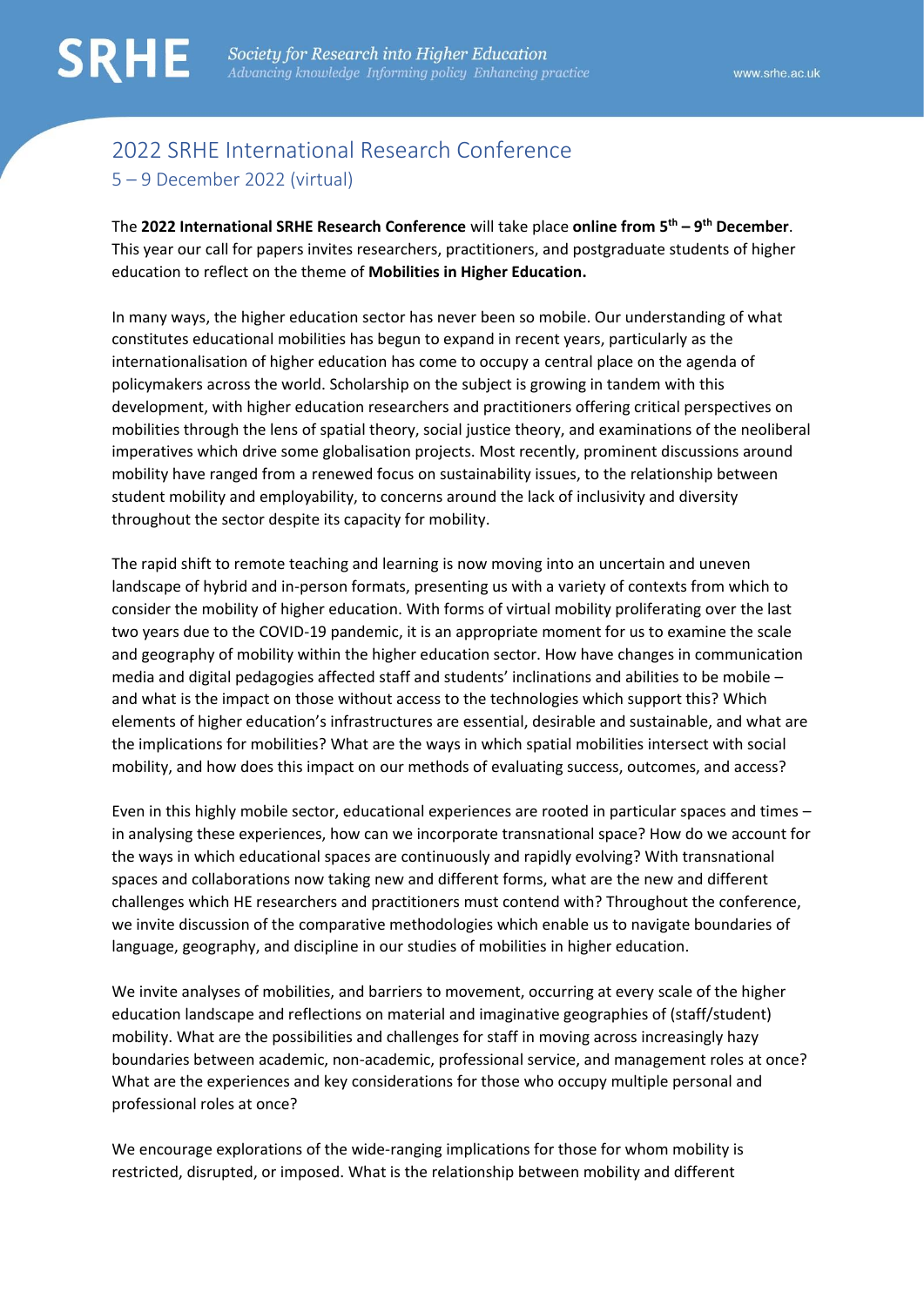knowledge economies, and how can we decolonise our understanding of (im)mobility as the sector becomes increasingly global? What are the common themes, assumptions, and norms around which discussion of (im)mobility tend to gather – and what are those themes which remain underexplored?

# About the SRHE Conference

The SRHE International Research Conference attracts wide participation from researchers globally. It provides a stimulating international forum for papers of an empirical or scholarly nature relating to research into higher education, in the broadest sense, and from a breadth of different disciplinary perspectives. The conference is highly participative, promoting the dissemination and exchange of ideas in a variety of formats, across a range of research domains.

# **The closing date for submissions is 15th June 2022 (23:59 GMT+1).**

Registration is now open for the conference – further details can be found on the booking page: [click](https://srhe.ac.uk/civicrm/?civiwp=CiviCRM&q=civicrm%2Fevent%2Finfo&reset=1&id=598)  [here to open.](https://srhe.ac.uk/civicrm/?civiwp=CiviCRM&q=civicrm%2Fevent%2Finfo&reset=1&id=598)

## Research Domains

Papers are invited for presentation under one of ten broad research domains. This aids the organisation of a thematically coherent programme. Although many papers have the potential to fall under a number of domains, we ask that authors indicate their first preference. The final decision on the domain to which a paper is assigned will be made by the lead assessors as part of the peer review process. The ten research domains are:

- Academic practice, Work, Careers, and Cultures (AP)
- Digital University and New Learning Technologies (DU)
- Employability, Enterprise and Graduate Careers (EE)
- Higher Education Policy (HEP)
- International Contexts and Perspectives (ICP)
- Learning, Teaching, and Assessment (LTA)
- Management, Leadership, Governance, and Quality (MLGQ)
- Postgraduate Scholarship and Practice (PGSP)
- Student Access and Experience (SAE)
- Technical, Professional and Vocational Higher Education (TPV)

## Assessment Criteria

All submissions are subject to rigorous peer review and the selection of papers for presentation is based solely on quality. There is no requirement for submissions to directly address the conference theme. Empirical and scholarly research from a wide range of perspectives is welcome.

All submissions will be judged by the following criteria\*:

| Originality of the question(s) addressed                                                          |
|---------------------------------------------------------------------------------------------------|
| Effective use and clear explanation of research methodology                                       |
| Clarity of the research aims and objectives and outcomes                                          |
| The extent to which the work is rooted in the relevant literature                                 |
| Significance of the research and the (potential) contribution added to what is known about the    |
| area researched                                                                                   |
| Where applicable: the quality of the data and the reliability and significance of the conclusions |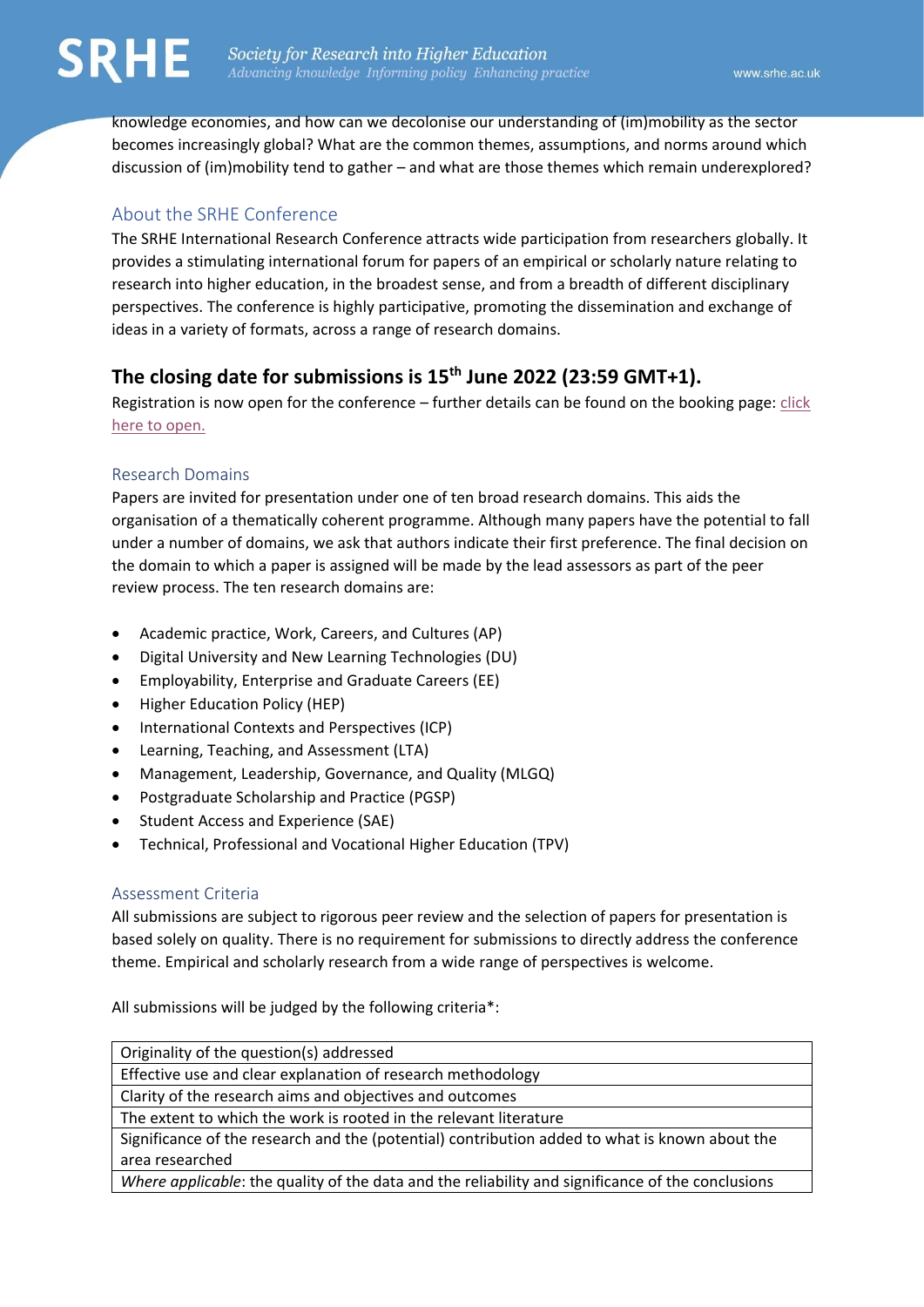

The quality of the argument/evidence presented, whether derived from empirical work or scholarly analysis

\*The SRHE welcomes submissions from every stage of the research cycle – from projects recently underway to published findings. Reviewers will consider the stage of the research project when applying the assessment criteria.

### Presentation Formats

You are invited to contribute to the conference in a variety of forms. The same paper must not be submitted to more than one strand:

- Research Paper
- Symposium
- Poster

We encourage presenters to share their work in creative ways and welcome different styles and formats – particularly those which maximise the digital format of this year's event – to encourage and stimulate discussion and engagement with session participants. To this end, you will find an optional field included in the submission form inviting you to propose an alternative, non-traditional, or experimental style of presentation should you wish to do so. Please note that proposing an alternative style **will not affect how your submission is assessed by our reviewers.** If your submission is successful, the SRHE team will review your proposed presentation style and work with you to explore how best to facilitate it.

### **Research Papers**

Research papers may be:

- Papers which are advanced or complete, and where findings/analysis can be fully reported.
- Work in progress empirical/data-based studies. The work can be newly underway, and presenters may focus on theory, methodology, and conceptual framework rather than reporting on preliminary/final findings and analysis.
- Scholarly papers which are discussion pieces or work at the cutting edge of debate on policy and practice featuring novel arguments and exploring difficult questions.

Authors are required to submit:

- **Part 1 Summary**: a 150-word abstract which will be available online via the conference website.
- **Part 2 Paper**: a maximum 750-word paper (excluding references and figures), which will be available to download via the conference website.

### **Symposium**

Symposia provide the opportunity to present 3 to 4 related research papers on a single theme. An individual proposing a Symposium (Symposium Convenor) will be responsible for the title of the session, for inviting colleagues to contribute their papers, and is expected to approve the papers from their invited authors before they are submitted.

A Symposium proposal submission must include: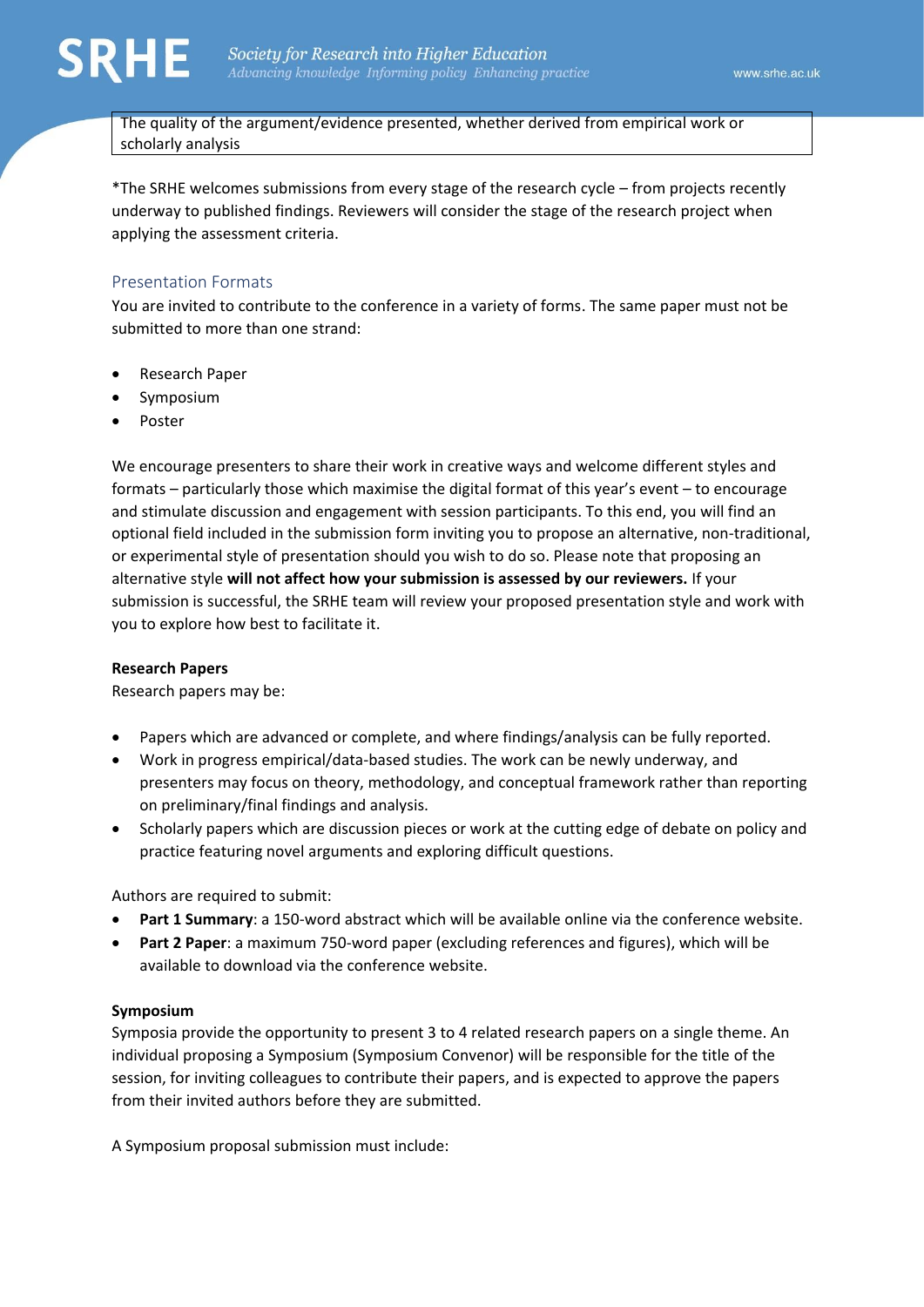

- A 400-word rationale for the Symposium
- The names of the Chair(s) and if applicable, Discussant(s) of the Symposium
- The names and details of all contributing presenters

Once the Symposium proposal has been submitted, invited contributors will receive an e-mail prompting them to submit an abstract and attach it to your symposium.

#### **Contribute a Paper to a Symposium**

Only those invited by a Symposium Convenor can submit a contribution to a symposium. You will receive an e-mail from Oxford Abstracts prompting you to submit your paper and abstract once your Symposium Convenor has completed their symposium proposal.

Your paper will be individually reviewed for its own contribution and how it relates to the symposium rationale. A symposium will not be accepted unless all papers are rated as good or excellent.

Contributing authors are required to submit:

- **Part 1 Summary**: a 150-word abstract which will be available online via the conference website.
- **Part 2 Paper**: a maximum 750-word paper (excluding references and figures), which will be available to download via the conference website.

#### **Poster (E-Poster)**

Papers are invited for submission for presentation as a poster. Please note that all Newer & Early Career Researchers who submit a poster will be entered into our annual poster competition.

Our virtual platform will allow you to upload your poster (in PDF format) to the poster gallery – conference attendees will be able to view and post comments on your presentation throughout the entire conference. We will also have dedicated poster exhibition sessions within the conference programme, during which attendees will be able to discuss your poster with you.

SRHE will provide guidance to help you to upload and present your materials successfully.

Authors are required to submit:

- **Part 1 Summary**: a 150-word abstract which will be available online via the conference website.
- **Part 2 Paper**: A maximum 400-word outline (excluding references and figures) of the poster's research question, key ideas, methodology/techniques, and where applicable, preliminary or final results/conclusions, which will be available to download via the conference website.
- You are **not required** to submit your finalised poster at this stage. If accepted, you will be prompted to upload your poster at a later date (in advance of the conference).

#### **Contact us**

If you have any queries, please use our live chat (available at the bottom right-hand corner of any page on our website), or alternatively e-mail:

**Dr Sinéad Murphy**, SRHE Manager: Conferences and Events: [sinead.murphy@srhe.ac.uk](mailto:sinead.murphy@srhe.ac.uk) **Adam Dawson**, Coordinator: Conferences, Events, & Operations: [adam.dawson@srhe.ac.uk](mailto:adam.dawson@srhe.ac.uk)